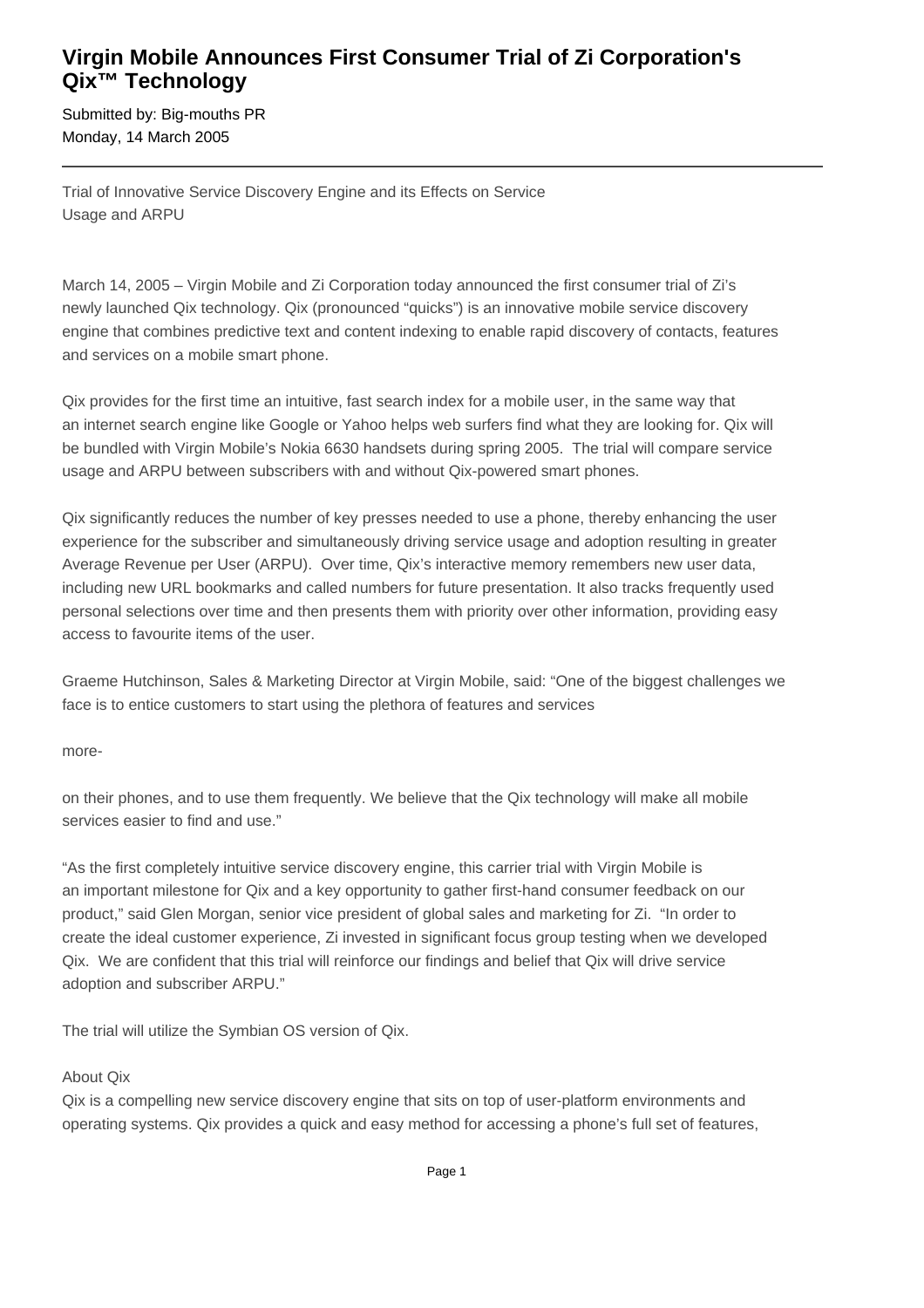applications and services without having to remember where and how to find them via a phone's built-in menu structure. Qix intuitively accesses a phone's features directly from the idle/dialing screen using the standard keypad. Visit www.zicorp.com/qix for more product information.

### About Zi Corporation

Zi Corporation (www.zicorp.com) is a technology company that delivers intelligent interface solutions to enhance the user experience of wireless and consumer technologies. The company provides device manufacturers and network operators with a full range of intuitive and easy-to-use input solutions, including: eZiText® for one-touch predictive text entry; eZiTap™ for intelligent multi-tap entry, Decuma® for natural handwriting recognition and the new Qix™ service discovery engine to enhance the user experience and drive service usage and adoption. Zi's product portfolio dramatically improves the usability of mobile phones, PDAs, gaming devices and set-top boxes and the applications on them including SMS, MMS, e-mail and Internet browsing. Zi supports its strategic partners and customers from offices in Asia, Europe and North America. A publicly traded company, Zi Corporation is listed on the Nasdaq National Market (ZICA) and the Toronto Stock Exchange (ZIC).

## About Virgin Mobile

Virgin Mobile Holdings (UK) plc, the UK's largest mobile virtual network operator, is majority owned by Sir Richard Branson's Virgin Group and uses T-Mobile's network. Since its launch in November 1999, Virgin Mobile has attracted more than five million customers. Virgin Mobile employs approximately 1,400 staff at three sites, Trowbridge, London and Daventry, and has an outsourced customer service centre operated by approximately 200 staff in Middlesbrough. It has been voted one of the top 50 places to work in Britain for two years running in an annual Financial Times survey and is ranked in 72nd place in `The Sunday Times 100 Best Companies to Work For' 2005 list.

Virgin Mobile's customers are considered the most satisfied in the pre-pay sector according to a recent UK survey by market researchers JD Power and Associates.

Zi, Decuma, Qix, eZiTap and eZiText are either trademarks or registered trademarks of Zi Corporation. All other trademarks are the property of their respective owners.

For more information:

For Virgin Mobile plc: Steven Day, Corporate Affairs Director 07931 777777 or 020 7484 4300 pressoffice@virginmobile.com

Big-mouths PR Lisa Hulme / Sarah Baron 0207 385 0009